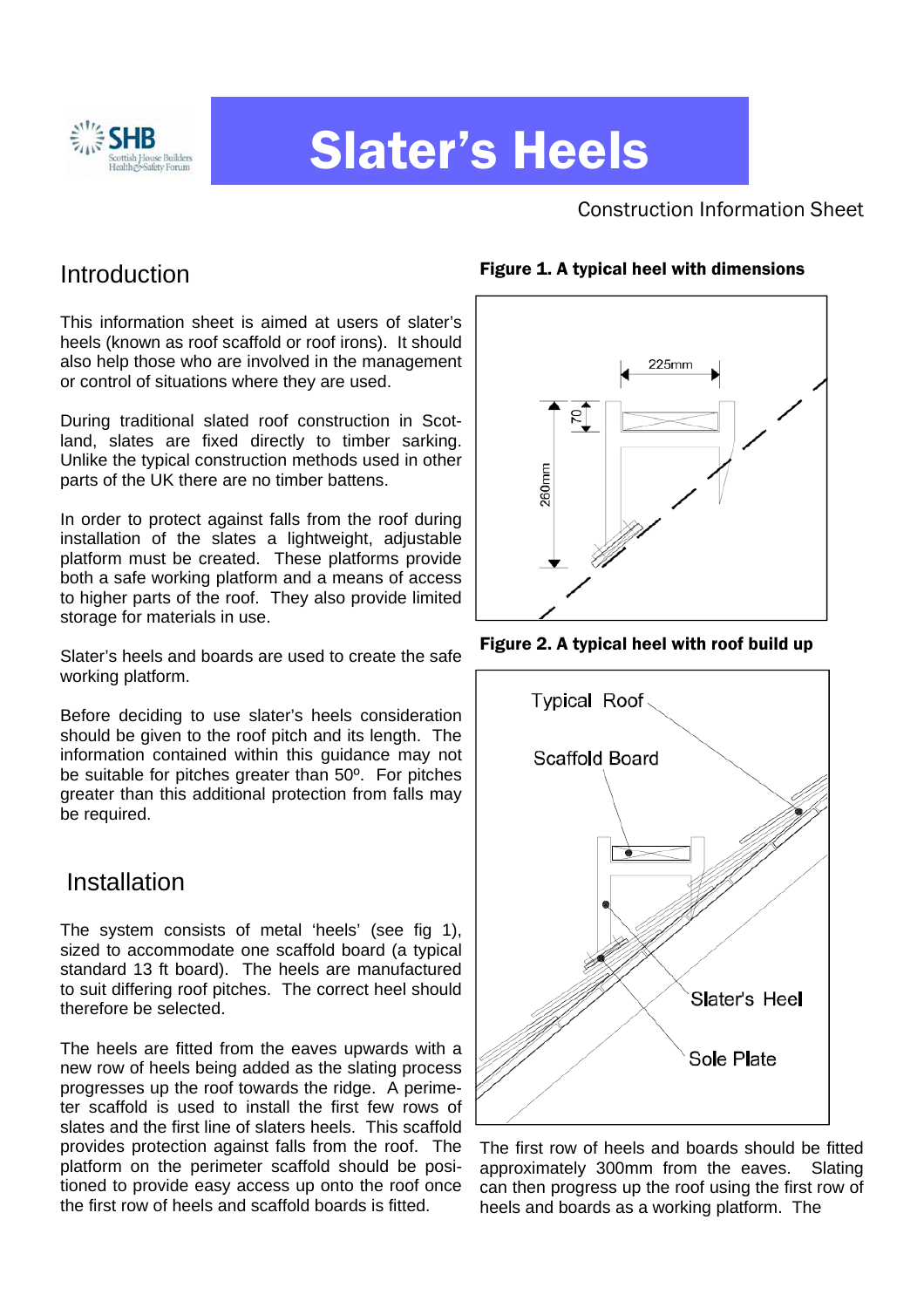### Installation (cont) Fitting of Heels

slater then installs further rows of slates and then fits another row of heels and boards repeating the process until he reaches the ridge. The heels are used as both a means to access up towards the ridge and as a safe working platform for installation of the slates. The distance between rows of heels should not exceed 1800mm. This will make it easy for the slater to step from one board up to the next without over stretching. This will also act to break a fall from a higher row of heels and boards. To prevent falls over the ridge line of the roof the top row of heels should be at least 1100mm below the ridge line.

The upper point of the heel is driven into the sarking with the lower foot being nailed to a supporting board that rests on the lower courses of slate. The scaffold board is then placed horizontally on the heels. The board rests in the gap created between the tops of the front and rear legs of the heels. The heels should be placed across the full width of the roof being worked on. The boards placed on top of the heels should be continuous.

There should be at least 4 heels per 13ft board. The maximum distance between heels should be 1200mm.



#### Figure 3. A typical elevation

Figure 4. A typical roof section

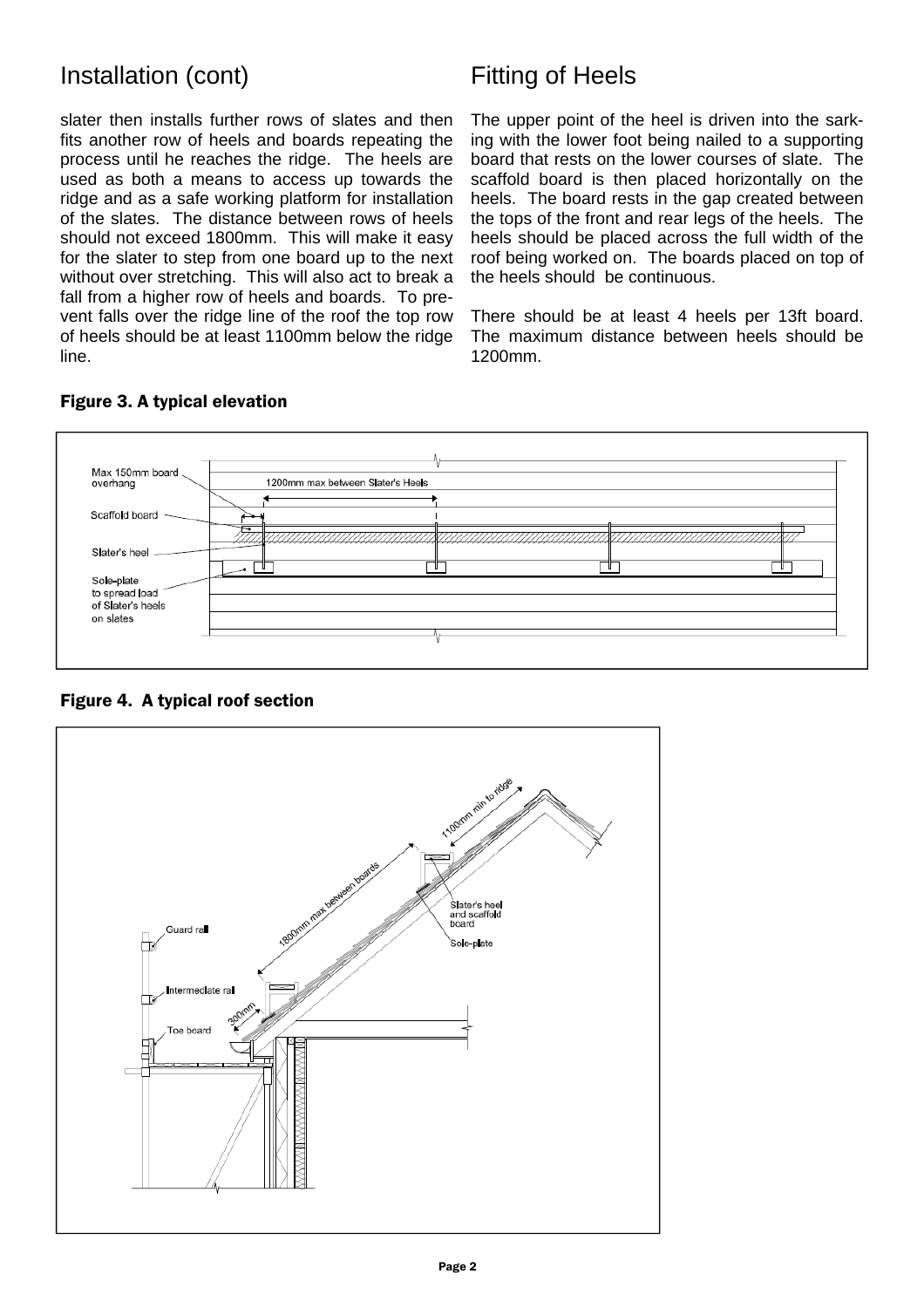# Key Dimensions

• Typical distance from eaves to lower foot of first heel 300mm • Maximum distance between each level of heels 1800mm Minimum distance between top level of heels and ridge line 1100mm • Minimum number of heels per 13ft board 4 4 • Maximum distance between heels 1200mm • Minimum overlap of boards 300mm • Maximum unsupported overhang from last supporting heel to end of board 150mm

Where an unprotected edge exists for example the partial slating across a roof area, both the perimeter edge protection and slater's heels and boards should extend 2000mm beyond the working area.

#### Photo 1. Slater's heels in use each open to the Photo 2. Elevation view



# **Dismantling**

The system should only be removed on completion of all slating, ridge capping and any additional works including snagging.

The platforms should be removed in reverse order, i.e. from the top down using the lower platforms as stepping stones down the roof. Turned slates should be repositioned as the heels are removed.



Photo 3. A typical roof on completion. Before removal of heels